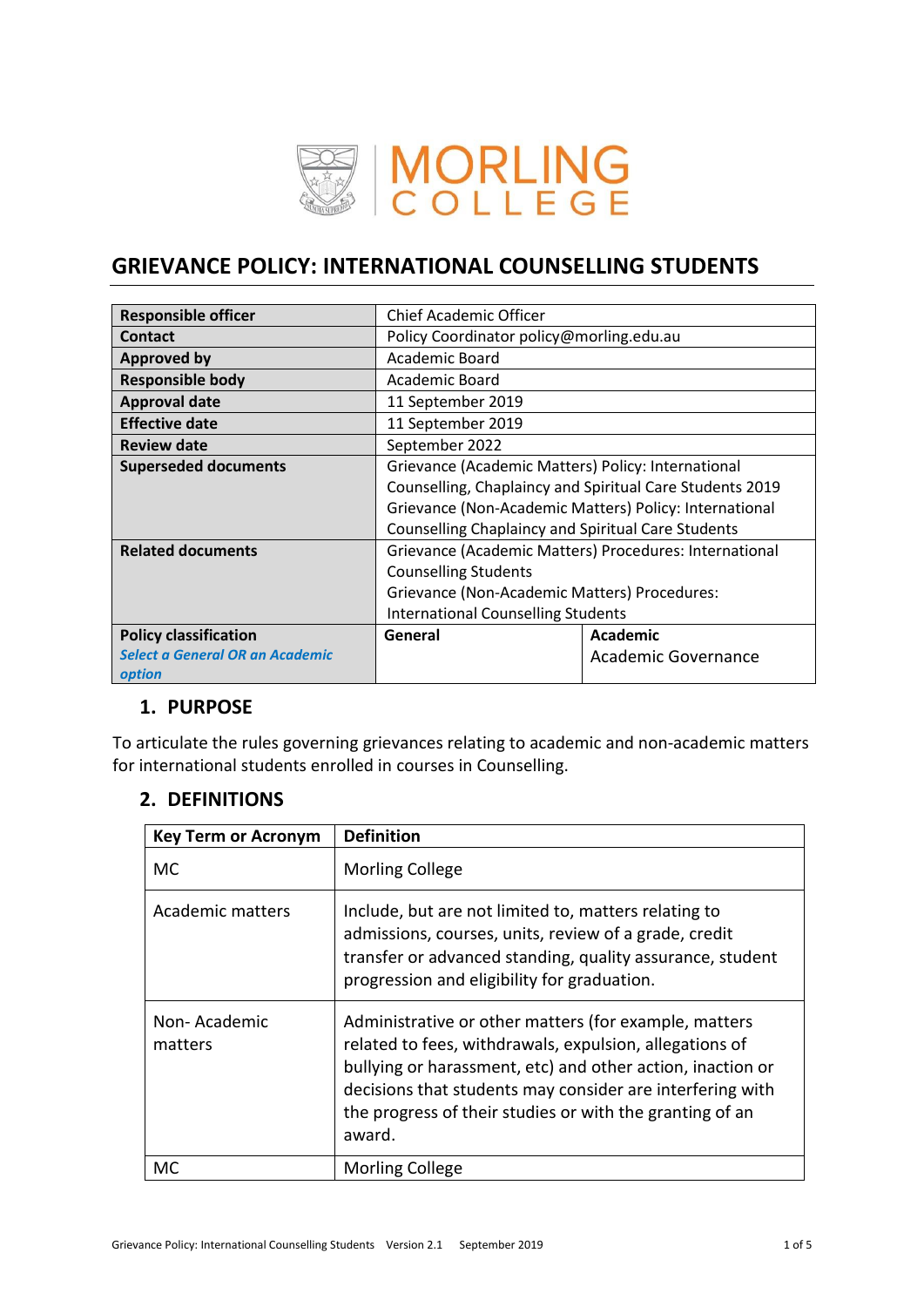| Respondent     | A person about whom a complaint is made.                                                                                                                              |  |
|----------------|-----------------------------------------------------------------------------------------------------------------------------------------------------------------------|--|
| Support Person | A person that a complainant or respondent elects to<br>provide support during formal discussion meetings. They<br>may include a co-worker, a family member or friend. |  |

## **3. SCOPE**

This policy applies to current and prospective international students with a academic or non-academic grievance in relation to studies in Counselling.

# **4. POLICY STATEMENT**

Morling College is committed to developing and maintaining an effective, timely, fair and equitable grievance handling system which is easily accessible and offered at no cost to the student.

All current and prospective international Counselling students of MC are entitled to:

a) raise a concern or grievance in relation to an academic or non-academic matter; and/or

b) have an academic or non-academic decision reviewed.

This policy emphasises positive outcomes and focuses on resolutions that work towards a rapid re-establishment of good working/learning relationships.

Any grievance will be attended to promptly, confidentially (within the constraints of an investigation), will be investigated impartially, involving a minimum number of people. Appropriate action will be taken to ensure that any harassment or discrimination will be treated seriously and at all times the rights of the complainant and the respondent will be respected.

# **5. PRINCIPLES**

## **Timelines**

- 5.1 A grievance must be lodged within 20 working days of notice of the academic decision that is being disputed or occurrence of the event triggering the nonacademic grievance.
- 5.2 MC will seek to resolve all concerns and grievances promptly. Any investigation will commence within 10 days of receipt of the complaint. All parties will be kept informed about the progress of the issue at regular intervals and will be further advised where resolution is likely to extend beyond the specified times.

## Confidentiality

5.3 Confidentiality must be maintained throughout the process of making and resolving grievances. This requirement seeks to protect the rights and privacy of all involved and to facilitate the return to a comfortable and productive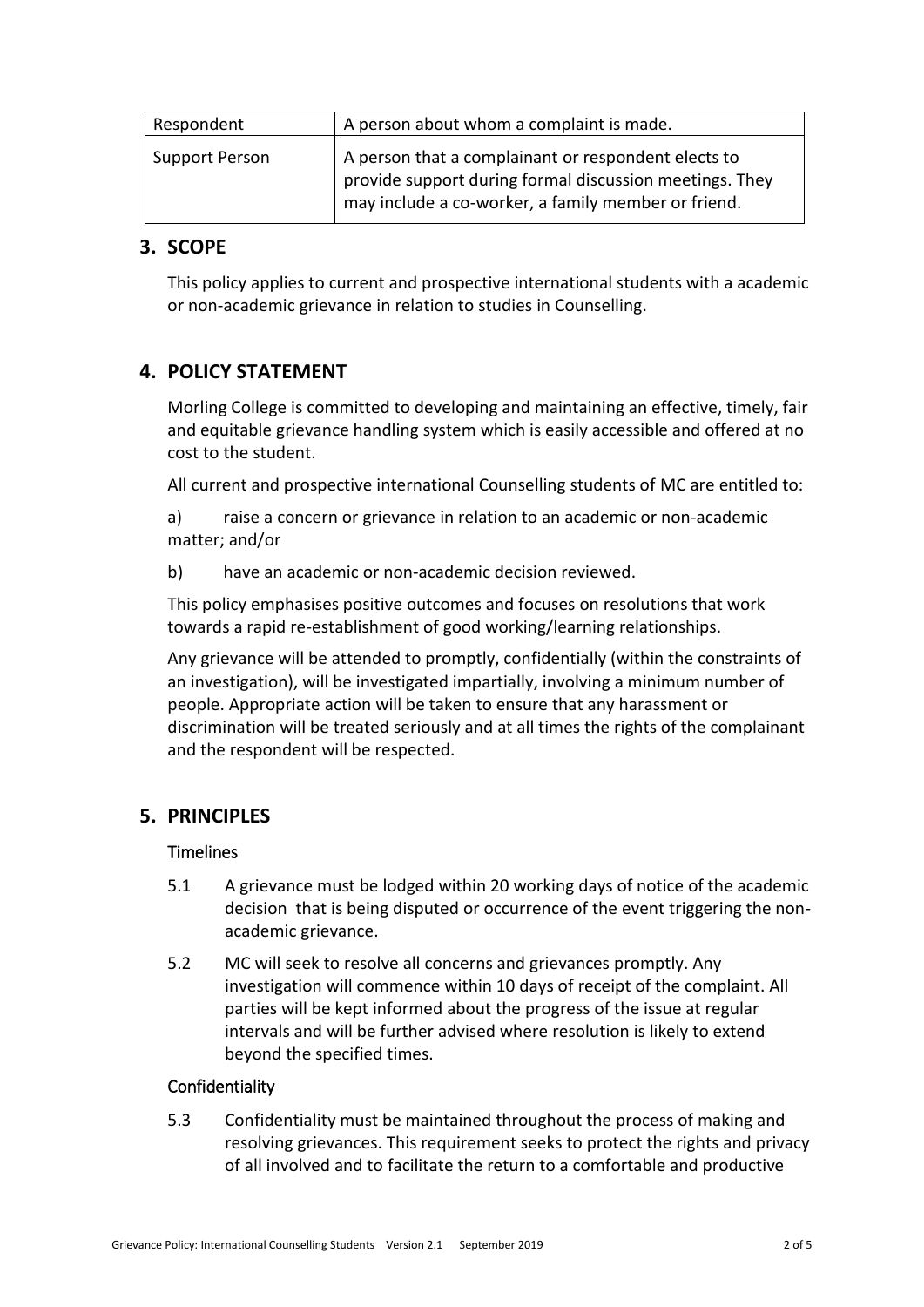work/learning environment.

#### Procedural fairness

- 5.4 Grievance procedures must take account of the principles of procedural fairness that applies to the complainant, the respondent, and the investigating officer. Principles of procedural fairness encompass the following:
	- grievance procedures should be explicit and known to all involved parties
	- grievance handlers will employ honesty, integrity and fair dealing in all aspects of their communications, investigations, reporting and record keeping
	- all parties involved will receive appropriate information and assistance in resolving the issue at all times.

## Natural justice

- 5.5 It is a firmly established principle of Australian law that no one person should be condemned unheard. It is this opportunity to be heard that is the subject of the rules of natural justice/procedural fairness which means that every respondent to a grievance has the right to be heard; to present provable evidence and submissions in one's own cause; and the opportunity to be heard by an impartial decision-maker.
- 5.6 Support current and prospective students who lodge a grievance may elect to have a support person present in any face-to-face meetings regarding their grievance. Additional pathways for support can be accessed via contacting the Chief Community Life Officer.

## External review

- 5.7 If a student is not satisfied with the outcome of the MC grievance process they may request the decision be reviewed by [Independent Higher Education](https://ihea.edu.au/)  [Australia](https://ihea.edu.au/) (IHEA). International students may also take complaints to the [Commonwealth Ombudsman](https://www.ombudsman.gov.au/How-we-can-help/overseas-students) Overseas Students or other appropriate bodies such as [NSW Fair Trading Office;](https://www.fairtrading.nsw.gov.au/) [Human Rights Commission;](https://www.humanrights.gov.au/) or the [Anti-](http://www.antidiscrimination.justice.nsw.gov.au/Pages/adb1_makingacomplaint/adb1_makingacomplaint.aspx)[Discrimination Board of NSW.](http://www.antidiscrimination.justice.nsw.gov.au/Pages/adb1_makingacomplaint/adb1_makingacomplaint.aspx)
- 5.8 If IHEA, the Ombudsman, or other external body make recommendations or directive in relation to a grievance they have reviewed, the Principal will ensure that the advised actions are implemented within 15 working days of being notified.

#### Unsubstantiated grievances

5.9 Procedural fairness requires, in the interest of all parties, that a person raising a concern or grievance be aware that where a concern or grievance is investigated to its full extent and cannot be substantiated, no further action can be taken. This does not restrict the right of any parties to pursue legal remedies outside the MC grievance handling procedures.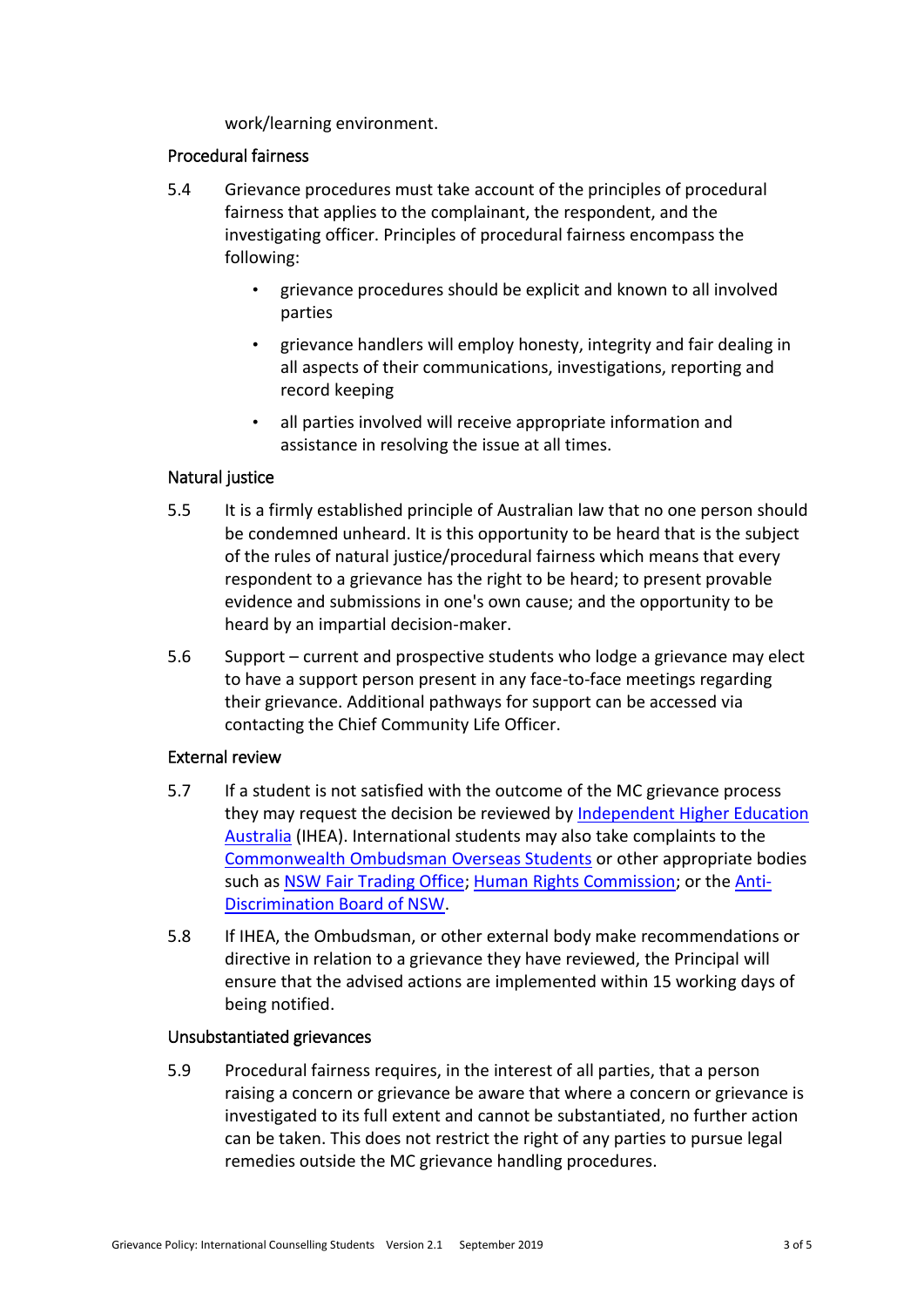#### Anonymous grievances

5.10 MC cannot act on an anonymous concern or grievance. Procedural fairness requires that any person raising a concern or grievance must be identified. An anonymous concern or grievance can include (but is not restricted to) unsigned letters, unidentifiable emails or anonymous telephone calls.

#### Victimisation

5.11 Victimisation of any kind is completely unacceptable and will not be tolerated.

At all times during and following the resolution process, all reasonable steps must be taken to ensure that victimisation does not occur to:

- the complainant;
- the person/persons about whom the grievance was made, i.e. the respondent; and/or
- any other student or client with knowledge of the grievance.

#### Records and Reporting

- 5.12 All records pertaining to grievance or concern will be maintained in a confidential Grievance and Appeal file kept by the Registrar Department. Appropriate access to files about a particular grievance can be gained by all parties to that grievance by making a request in writing to the Registrar. Grievance files will generally be maintained for a period of five years and then destroyed. Where a proven grievance has longer term consequences the file may be kept for up to 15 years after the final decision before being destroyed.
- 5.13 A report on grievances under this policy will be made to the Academic Board annually.

## **6. RELATED DOCUMENTS AND LEGISLATION**

Education Services for Overseas Students Act 2000 (Australian)

National Code of Practice for Providers of Education and Training to Overseas Students 2018

## **7. REFERENCES**

National Code of Practice for Providers of Education and Training to Overseas Students 2018, Standard 10 Complaints and Appeals

Better practice complaint-handling for education providers, Commonwealth Ombudsman Overseas Students

TEQSA Guidance Note: *Grievance and Complaint Handling*, 22 February 2019

ACT Grievance Resolution for Overseas Students

Avondale Appeal and Grievance Policy (Academic Matters) – Students [S.03|VS.12]